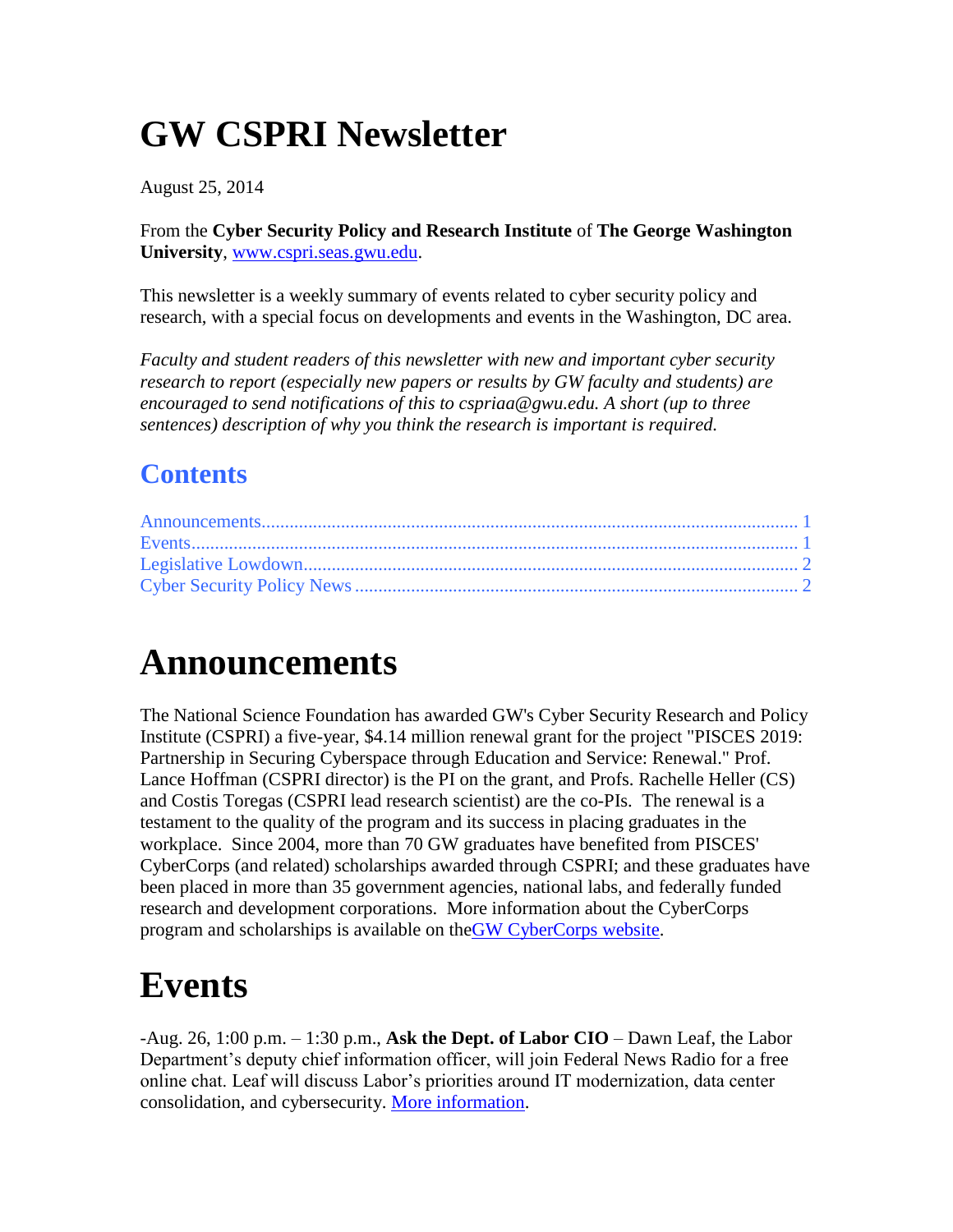-Aug. 28, 7:00 p.m., **Build It, Break It, Fix It** - security contest aims to teach students to write more secure programs. The contest evaluates participants' abilities to develop secure and efficient programs. The contest is broken up into three rounds that take place over consecutive weekends. During the Build It round, builders write software that implements the system prescribed by the contest. In the Break It round, breakers find as many flaws as possible in the Build It implementations submitted by other teams. During the Fix It round, builders attempt to fix any problems in their Build It submissions that were identified by other breaker teams. Each round will respectively start on August 28th**,** September 4th, and September 12th**.** [More information.](https://www.builditbreakit.org/announcements)

-Aug. 28, 7:00 p.m. – 10:00 p.m., **CharmSec Meetup** – An informal, all-ages, citysecstyle meetup of information security professionals in Baltimore. Heavy Seas Alehouse, 1300 Bank Street, Baltimore, MD, 21231. [More information.](http://charmsec.org/)

-Sept. 3, 6:30 p.m. – 8:30 p.m., **OWASP DC Meetup: The World of Ruby on Rails Security** – Take a quick trip through the world of Ruby on Rails security! The journey will start with an overview of security features offered by the popular web framework, then detour through dangerous pitfalls and unsafe defaults, and finally end with suggestions for improving security in Rails apps and integrating improvements into the development process. Uber, 1200 18th Street NW, Suite 700. [More information.](http://www.meetup.com/OWASPDC/events/196158072/)

## <span id="page-1-0"></span>**Legislative Lowdown**

-Some in the business community are asking how many data breaches need to happen before Congress sees fit to pass a national data breach disclosure law. As The Hill reports, a credit union trade group is calling on Congress to get it done when lawmakers return from their August recess. "Despite an initial flurry of talk and activity on Capitol Hill after Target suffered a massive breach affecting up to 110 million shoppers last year, there has so far been little movement for some type of data security bill in Congress," Julian Hattem [writes.](http://thehill.com/policy/technology/215722-credit-unions-anti-hacking-bill-should-be-priority) "Squabbling between congressional committees and disagreement over how far a bill should go have sidelined the issue for the time being, and it's not likely to come back in the short period lawmakers have left before the midterm elections in November."

# <span id="page-1-1"></span>**Cyber Security Policy News**

-Data breaches took center stage last week, with several high-profile attacks jeopardizing personal information on millions of U.S. consumers. Reuters was the first to report that Community Health Systems Inc., one of the biggest U.S. hospital groups including some 200 hospitals, was the victim of a cyber attack from China, resulting in the theft of Social Security numbers and other personal data belonging to 4.5 million patients. "The information stolen from Community Health included patient names, addresses, birth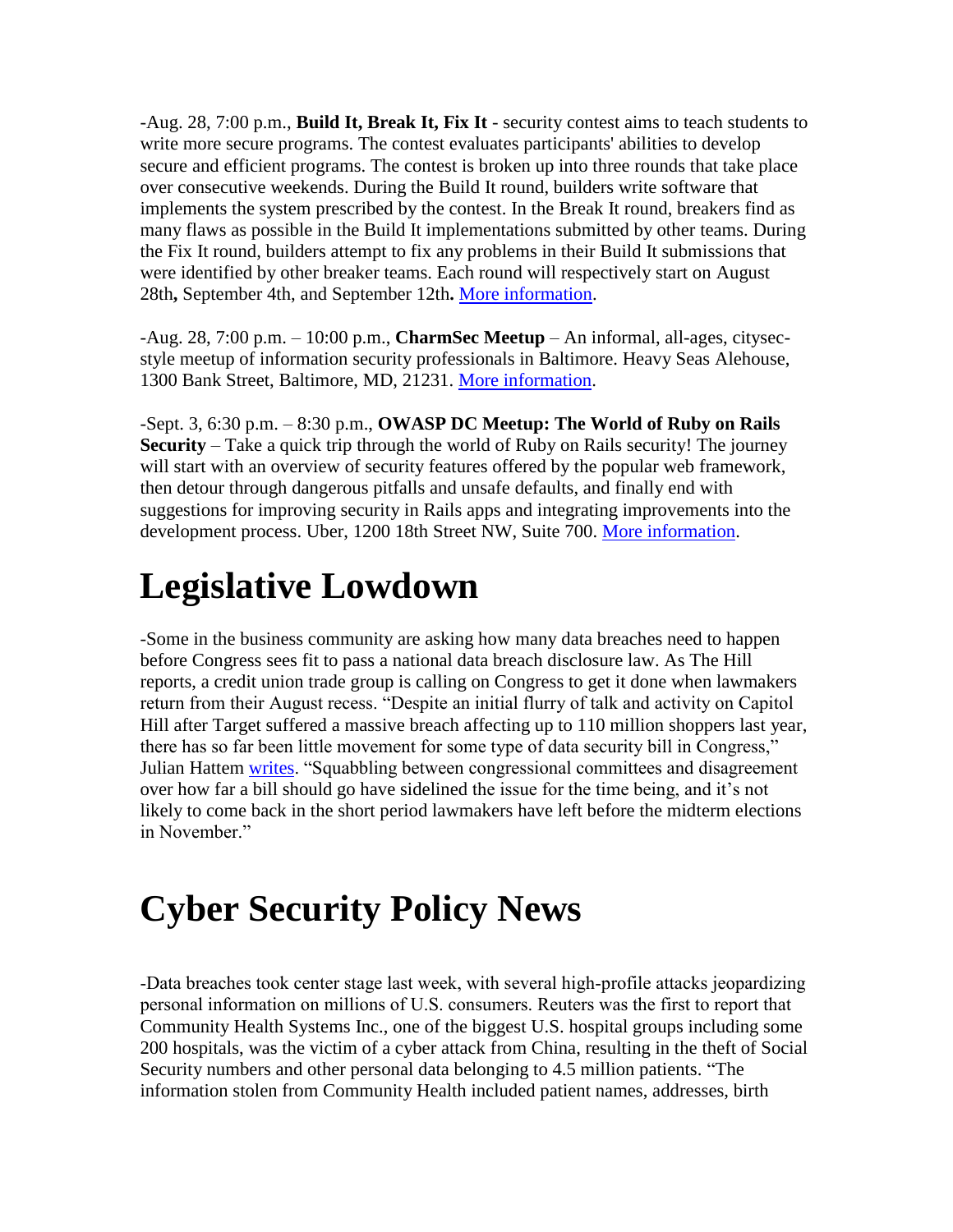dates, telephone numbers and Social Security numbers of people who were referred or received services from doctors affiliated with the hospital group in the last five years, the company said in a regulatory filing," the publication [reported.](http://www.reuters.com/article/2014/08/18/us-community-health-cybersecurity-idUSKBN0GI16N20140818)

Also disclosing a breach last week was the shipping giant UPS. First acknowledged in a state data breach disclosure law [filing,](http://www.theupsstore.com/security/Pages/default.aspx) the breach involved the malware compromise of credit card payment terminals at some 51 locations in 24 states.

News of the UPS breach surfaced as the U.S. Department of Homeland Security issued an updated advisory about the breadth of payment terminal compromises that the agency is seeing across hundreds of organizations. As the New York Times [reports,](http://bits.blogs.nytimes.com/2014/08/22/secret-service-warns-1000-businesses-on-hack-that-affected-target/?_php=true&_type=blogs&_php=true&_type=blogs&partner=rss&emc=rss&smid=tw-nytimes&_r=1&) the advisory stated that more than 1,000 American businesses have been affected by the cyberattack that hit the in-store cash register systems at Target, Supervalu and UPS. "On July 31, Homeland Security, along with the Secret Service, the National Cybersecurity and Communications Integration Center and their partners in the security industry, warned companies to check their in-store cash register systems for a malware package that security experts called Backoff after a word that appeared in its code," Nicole Perlroth wrote. "Until that point, Backoff malware and variations of it were undetectable by antivirus products. Since then, seven companies that sell and manage in-store cash register systems have confirmed to government officials that they each had multiple clients affected, the government said Friday. Some of those clients, like UPS and Supervalu, have stepped forward, but most have not."

Uncle Sam even got in on the data breach news. Computers at the Nuclear Regulatory Commission were successfully hacked by foreigners twice over the past three years, according to an internal investigation. As NextGov [reports,](http://www.nextgov.com/cybersecurity/2014/08/exclusive-nuke-regulator-hacked-suspected-foreign-powers/91643/) "one incident involved emails sent to about 215 NRC employees in 'a logon-credential harvesting attempt. In another case, intruders broke into the personal email account of an NRC employee and sent malware to 16 other personnel in the employee's contact list. A PDF attachment in the email contained a JavaScript security vulnerability'."

-BBC carried a story last week that is sure to cheer those weary of news about governments spying on their own citizens. The publication wrote that British and American intelligence agents attempting to hack the 'dark web' are being deliberately undermined by colleagues. "Spies from both countries have been working on finding flaws in Tor, a popular way of anonymously accessing 'hidden' sites," [writes](http://www.bbc.com/news/technology-28886462) Leo Kelion. "But the team behind Tor says other spies are tipping them off, allowing them to quickly fix any vulnerabilities."

-The White House's new cybersecurity coordinator last week deflected questions about his lack of experience in IT security, saying his expertise in the field was more likely to be an asset rather than a liability. "Being too down in the weeds at the technical level could actually be a little bit of a distraction," Daniel, a special assistant to the president, says in an interview with Information Security Media Group. "You can get enamored with the very detailed aspects of some of the technical solutions," he says. "And,